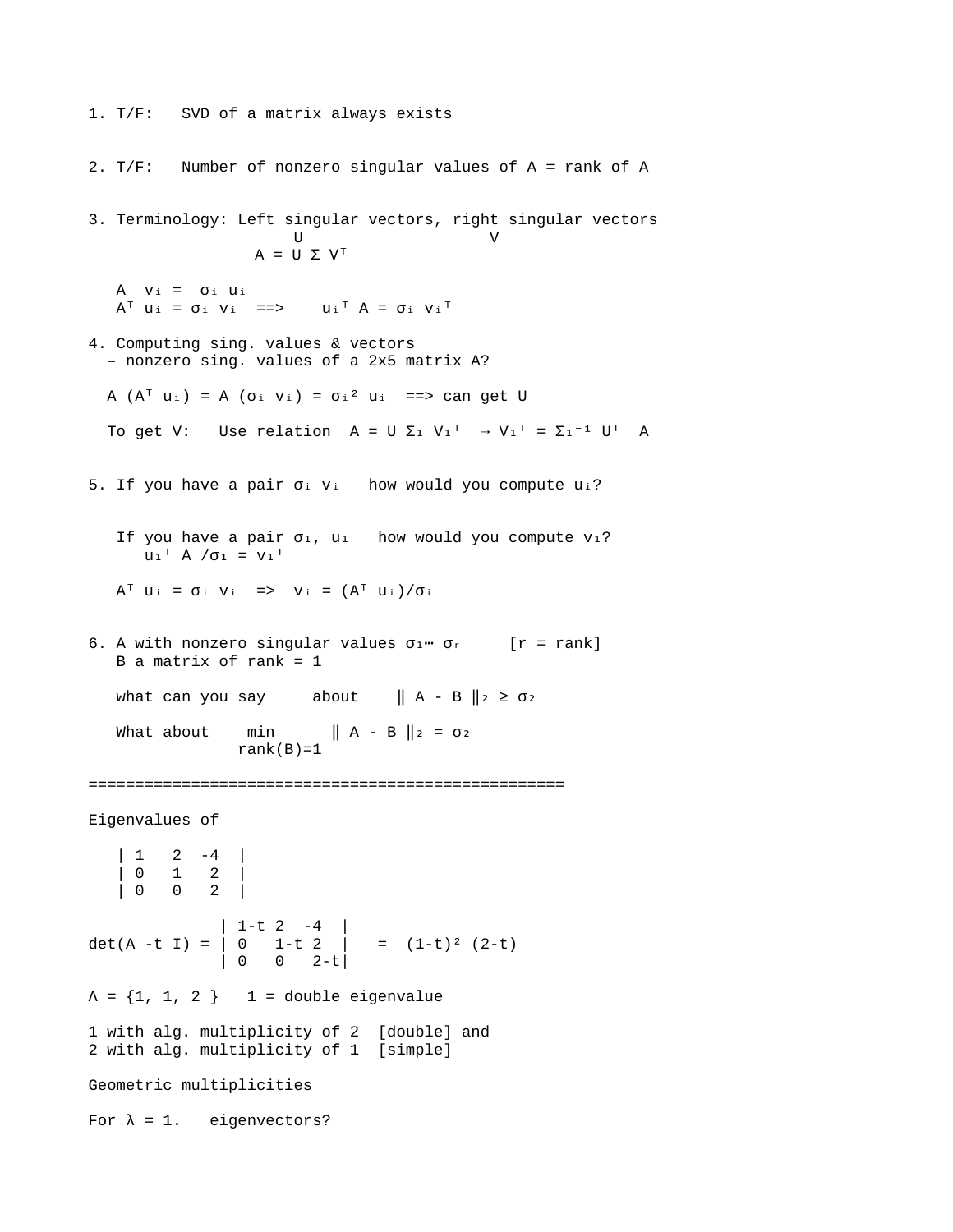| 0 2 -4 | x₁  $| 0 0 2 | x_2 = 0$ | 0 0 1 | x₃  $x_3 = 0$ ;  $x_3 = 0$ ;  $2 x_2 = 0 \Rightarrow x_2 = 0$ eigenvector =  $[1 \ 0 \ 0]^T$ Only one eigenvector == geom. mult. =  $1$  [ $\rightarrow$  not semi-simple] For  $\lambda = 2$ : simple eigenvalue alg. mult.  $= 1$ , geom. mult.  $= 1$ ===================================================  $ex 2.$  replace  $as<sub>3</sub>$  by one | 1-t 2 -4 | det(A -t I) = | 0 1-t 2 | = (1-t)³ | 0 0 1-t| One eigenvalue  $\lambda = 1$  of alg. mult. = 3. eigenvectors:  $\begin{vmatrix} 0 & 2 & -4 \end{vmatrix}$  X<sub>1</sub>  $\begin{array}{ccccccc} | & 0 & 0 & 2 & | & x_2 & = 0 \\ | & 0 & 0 & 0 & | & x_3 \end{array}$  $\theta$  |  $\chi_3$ we get the same result.  $x = \begin{bmatrix} 1 \\ 0 \\ 0 \end{bmatrix}^T$ =================================================== ex 3. replace a<sub>33</sub> by one and a<sub>12</sub> by 0 | 1-t 0 -4 | det(A -t I) = | 0 1-t 2 | = (1-t)³ | 0 0 1-t| One eigenvalue  $\lambda=1$  of alg. mult. = 3. eigenvectors: | 0 0 -4 | X<sub>1</sub><br>| 0 0 2 | X<sub>2</sub>  $\begin{array}{ccc} 0 & 2 & x_2 & = 0 \\ 0 & 0 & x_3 & \end{array}$ | 0 0 0 | x₃  $x_3 = 0$  is the only condition.  $x = [1, 0, 0]^{T}$  and  $x = [0, 1, 0]^{T}$ also  $x = [1, 1, 0]^{T}$  and  $x = [1, -1, 0]^{T}$ Alg. mult. =  $3$ , geom. mult =  $2$ . ===================================================

Theorem A diagonalizable  $\Leftrightarrow$  A has n lin. independent eigenvectors